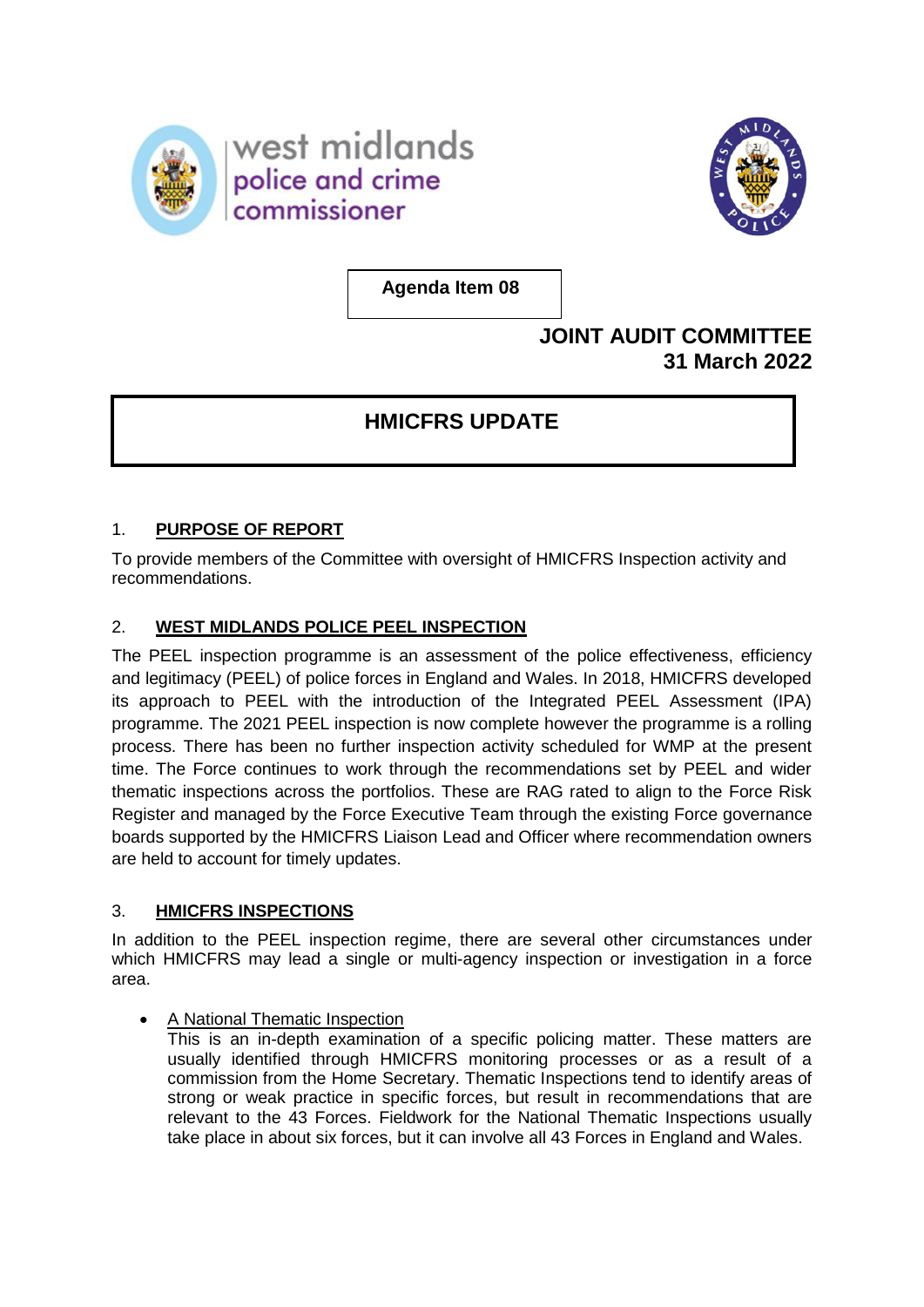### • A Jointed Targeted Area Inspection

This is an inspection led jointly by several agencies to review and investigate a local area's multi-agency response to an identified need and/or risks in specific cases.

### • A Super-complaint

This is a complaint made by a designated body who have identified that "a feature, or combination of features, of policing in England and Wales by one or more than one police force is, or appears to be, significantly harming the interests of the public." (Section 29A, Police Reform Act 2002).

Super-complaints must be made to Her Majesty's Chief Inspector of Constabulary. However, they will be considered by HMICFRS, the College of Policing and the Independent Office for Police Conduct (IOPC), who will together decide what (if anything) needs to happen as a result of the super-complaint. The complaint may generate a full inspection or data request across any number of forces.

Since the last JAC report was produced there have been five inspections conducted within West Midlands Police.

1.) Thematic Inspection relating to the Online Sexual Abuse and Sexual Exploitation of Children. Other forces involved are:

Dyfed Powys Police, West Yorkshire Police, Bedfordshire Police, Leicestershire Police, Nottinghamshire Police.

- 2.) Joint Targeted Area Inspection (JTAI) relating to the murder of Arthur Labinjo-Hughes.
- 3.) Thematic Inspection relating to Serious Youth Violence. The spread of forces was selected to consider forces with and without Violence Reduction Units. Other forces involved in this inspection are:

Gloucestershire Constabulary, Lancashire Constabulary, South Wales Police, Hampshire Police, Cleveland Police, Metropolitan Police Service (South Central BCU: London Borough of Lambeth and London Borough of Southwark), Northumbria Police, Avon and Somerset Constabulary, Merseyside Police, Nottinghamshire Police, Sussex Police.

- 4.) [Police Super-complaint: Invisible survivors: The long wait for justice. Police response](https://gbr01.safelinks.protection.outlook.com/?url=https%3A%2F%2Fwww.gov.uk%2Fgovernment%2Fpublications%2Fpolice-super-complaints-police-response-to-bame-victims-of-sexual-abuse&data=04%7C01%7Crachel.jonesburns%40westmidlands.police.uk%7C79c76fe37e2a4bef050208d9c4a39d9d%7C2b0f1af29e024cfb982fc61fd716ee98%7C0%7C0%7C637757029410027977%7CUnknown%7CTWFpbGZsb3d8eyJWIjoiMC4wLjAwMDAiLCJQIjoiV2luMzIiLCJBTiI6Ik1haWwiLCJXVCI6Mn0%3D%7C2000&sdata=a%2BYz11YZOKR4J1Xs%2Fmo%2FlIKsJTZXkD9qnWY3CHdxbmk%3D&reserved=0)  [to BAME victims of sexual abuse.](https://gbr01.safelinks.protection.outlook.com/?url=https%3A%2F%2Fwww.gov.uk%2Fgovernment%2Fpublications%2Fpolice-super-complaints-police-response-to-bame-victims-of-sexual-abuse&data=04%7C01%7Crachel.jonesburns%40westmidlands.police.uk%7C79c76fe37e2a4bef050208d9c4a39d9d%7C2b0f1af29e024cfb982fc61fd716ee98%7C0%7C0%7C637757029410027977%7CUnknown%7CTWFpbGZsb3d8eyJWIjoiMC4wLjAwMDAiLCJQIjoiV2luMzIiLCJBTiI6Ik1haWwiLCJXVCI6Mn0%3D%7C2000&sdata=a%2BYz11YZOKR4J1Xs%2Fmo%2FlIKsJTZXkD9qnWY3CHdxbmk%3D&reserved=0)
- 5.) Police Super-complaint made by the Centre for Women's Justice: Police perpetrated domestic abuse (Data Request Only). This study is an all forces request for voluntary involvement.

Reports will be published later in 2022 with the exception of the JTAI (which has already been published – see next section).

We have received notifications of several further inspections from April 2022 onwards for:

- 1.) Thematic Inspection of Digital Forensics (W/C  $4<sup>th</sup>$  April).
- 2.) Police Super-complaint: Police use of stop and search powers (W/C 18<sup>th</sup> April).
- 3.) Diversity & Inclusion Workshop (April Date TBC).
- 4.) Thematic Inspection Criminal Justice Outcomes (May Date TBC).
- 5.) Thematic Inspection of ROCU (October Date TBC).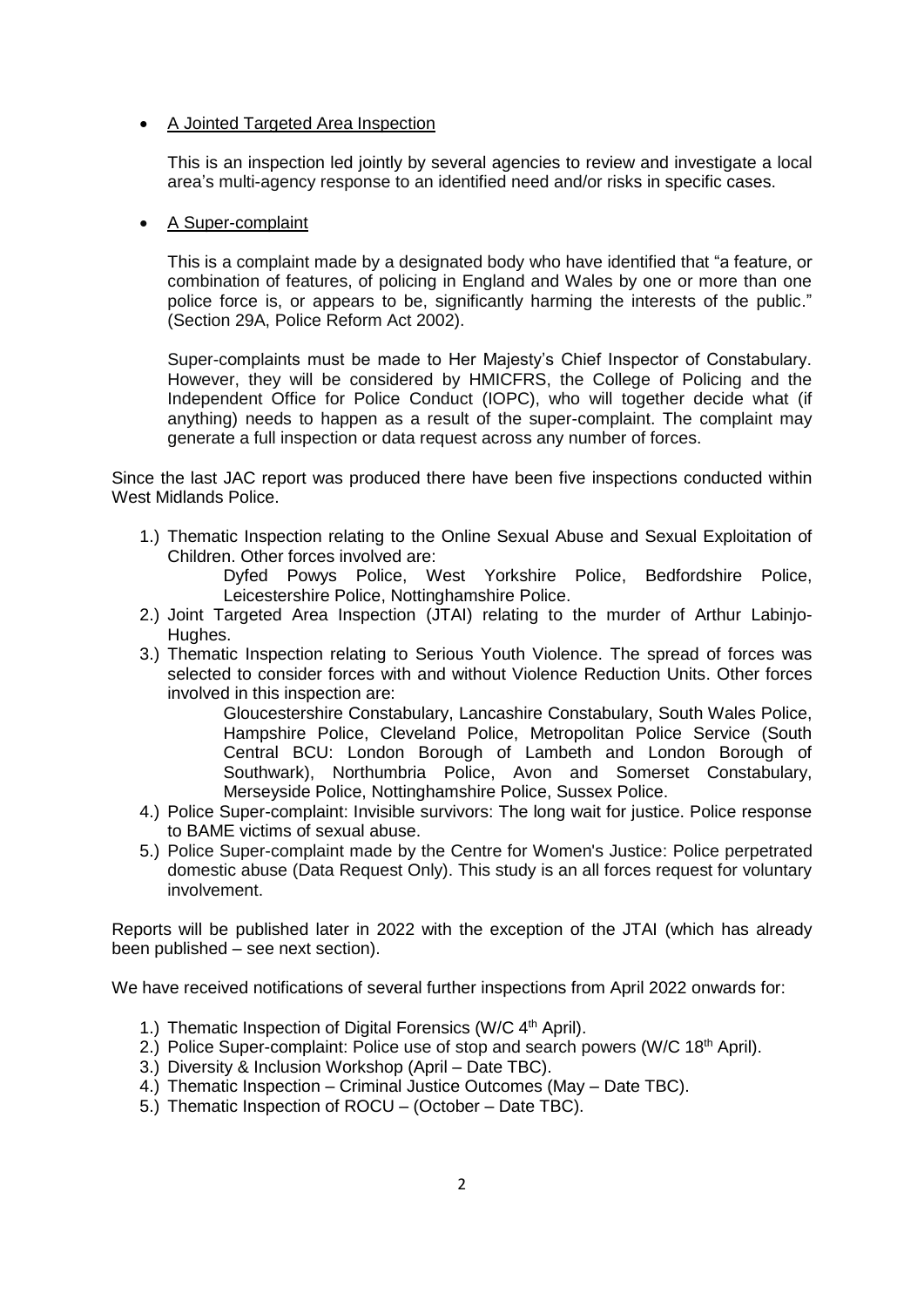# 4. **PUBLISHED INSPECTION REPORTS**

Since the last JAC, two reports have been published by HMICFRS;

- Solihull JTAI Report following the murder of Arthur Labinio-Hughes.
- HMICFRS Thematic Inspection Exploring rape survivors' experiences of the police and other criminal justice agencies – Phase 2 – Post Charge.

## **Solihull JTAI Report following the murder of Arthur Labinjo-Hughes. Published 21st February 2022.**

A JTAI was commissioned, led jointly by Ofsted, the Care Quality Commission (CQC), HMICFRS, and HM Inspectorate of Probation. It considered where improvements were needed by all the agencies tasked with protecting vulnerable children in Solihull, including how they work together.

A national review was also commissioned, led by the National Child Safeguarding Practice Review Panel, to provide additional support to Solihull Children's Safeguarding Partnership. This was intended to effectively 'upgrade' the existing local review and was launched shortly after Arthur's death in June 2020. The national review paused while the court case continued.

### Aims of the JTAI

The key aims of the JTAI were to identify more specifically:

- How agencies work effectively, individually and together, to improve the wellbeing of children, including ensuring that children get the right help and protection at the right time.
- The application of appropriate thresholds, effective information-sharing and timely intervention.
- How children are protected through effective multi-agency arrangements at the 'front door'.
- How leaders and managers have good oversight of practice, work effectively together, create the right conditions for effective practice and act where improvements are needed.
- How the multi-agency safeguarding arrangements (MASA) actively monitor, promote, coordinate and evaluate the work of the safeguarding partners (the local authority, the clinical commissioning group and the chief officer of police) and relevant partners, including schools, as specified in Section 16E of the Children Act 2004 and the Child Safeguarding Practice Review and Relevant Agency (England) Regulations 2018, and whether this leads to improvements in the initial multi-agency response at the 'front door'.

## The JTAI Findings

The Inspectorate visited Solihull in January 2022 and found that children in need of help and protection in Solihull wait too long for their initial need and risk to be assessed. This means that for a significant number of children, they remain in situations of unassessed and unknown risk.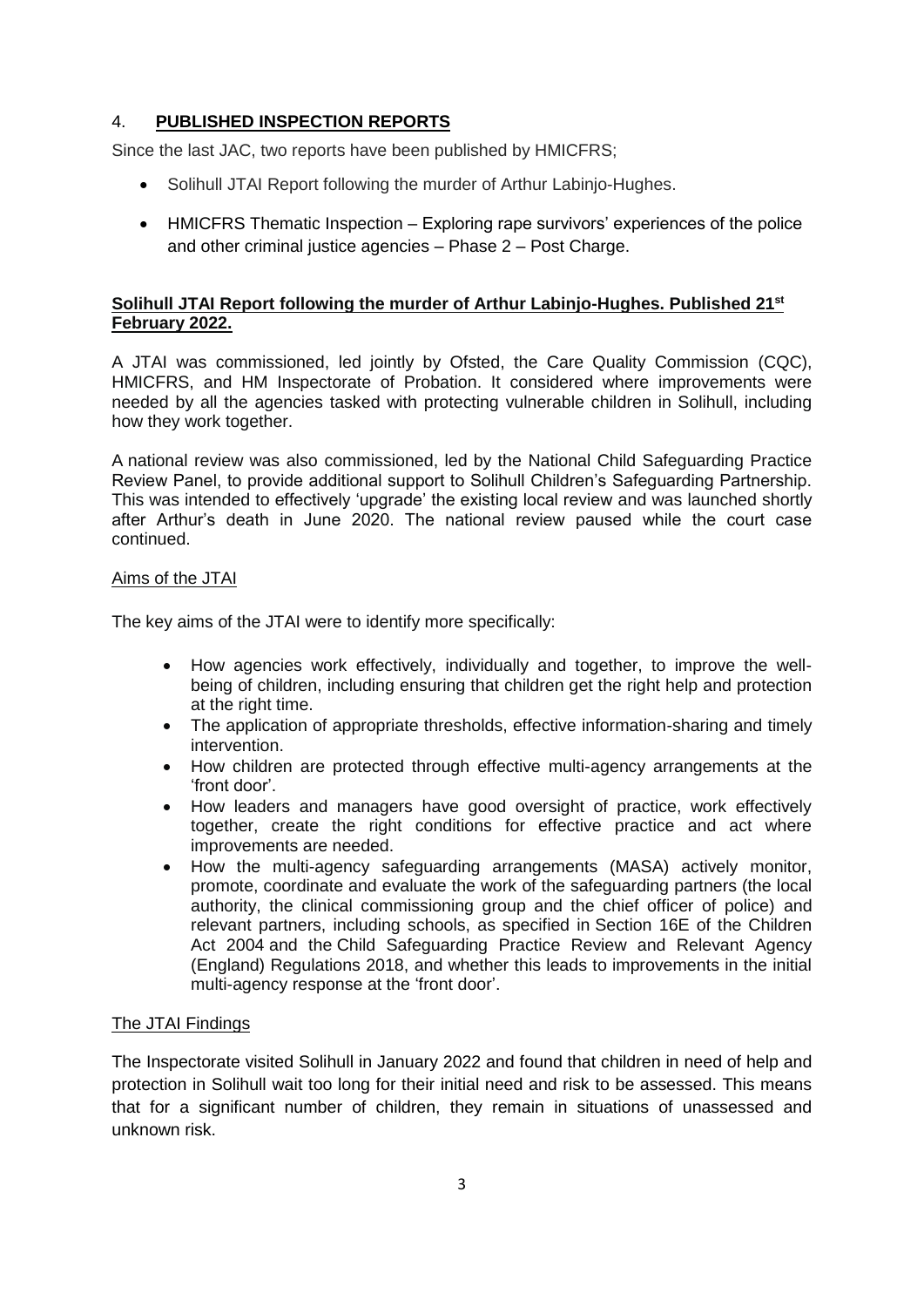The report specifically identified that:

• Weaknesses in the joint strategic governance of the Multi-Agency Safeguarding Hub (MASH) have led to a lack of a cohesive approach to the structuring and resourcing of the MASH. The Local Safeguarding Children Partnership (LSCP), Solihull's multi-agency safeguarding arrangement, does not have a clear understanding of the impact of practise from the MASH or the experiences of the children and their families that need help and protection in their local area.

In relation to West Midlands Police, the Inspectorates found that:

- WMP need to urgently improve the quality of recording and information held on the 'Connect' information system to ensure children and their connections can be clearly seen and avoid duplication.
- There is suitable police resourcing in the MASH.
- Attendance at child protection meetings and engagement with relevant forums is maintained.
- Effective information sharing is maintained.
- Good practice included police-led joint training with schools and the 'All Age Exploitation Reduction Strategy'.
- Improvements are required in entering correct information into 'Connect' by frontline officers.
- Greater details relating to the 'Voice of the Child' should be recorded during domestic abuse incidents to ensure a full picture is available and promptly referred into MASH.
- Operation Encompass has been established to share information relating to domestic abuse with school staff, however school nurses also need to be aware.
- Children who go missing are promptly referred into the multi-agency 'Locate Team'. Swift referrals to MASH then occur but the subsequent response is varied.
- WMP focuses more on compliance to process and crime recording than quality of practise.

WMP has taken on board all of the comments from the inspectors and all organisations have committed to working together to improve the way we protect children. Regarding the specific observations relating to Connect, we continue to enhance our use of the system, improving our ability to bring relevant information together.

The next steps of the JTAI are for Solihull Local Authority to provide a detailed statement of proposed actions to be shared with the lead inspectorate – Ofsted – by May 2022, which WMP is actively contributing to.

# **HMICFRS Thematic Inspection – Exploring rape survivors' experiences of the police and other criminal justice agencies – Phase 2 – Post Charge. Published 24th February 2022.**

In Spring 2020, HMICFRS commissioned Opinion Research Services (ORS) to explore the experiences of adult rape survivors who reported an incident (or incidents) of rape to the police; their subsequent journey through the criminal justice (CJ) system; and their views on any support services they had accessed during that journey.